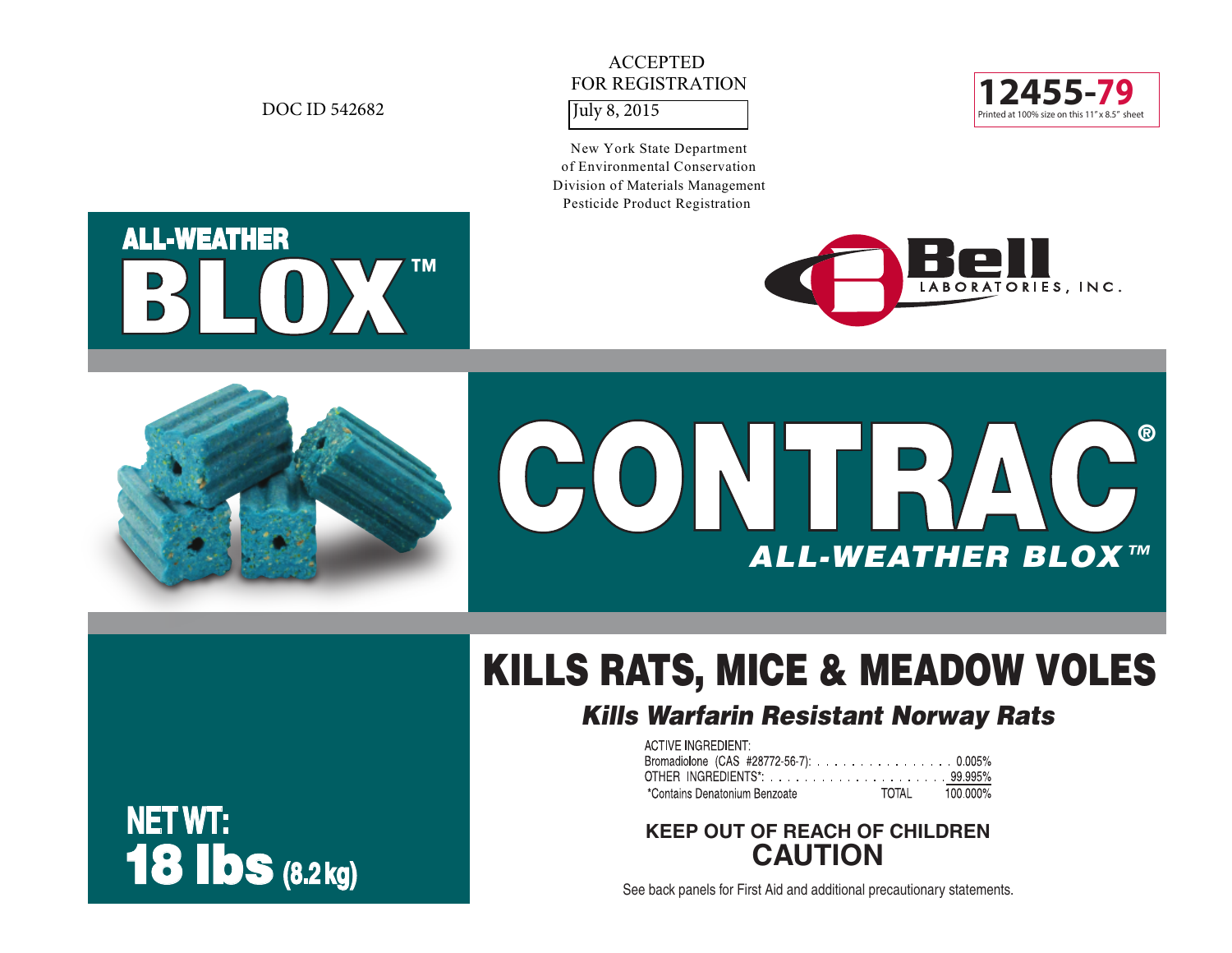

**FIRST AID**

### **HAVE LABEL WITH YOU WHEN OBTAINING TREATMENT ADVICE IF SWALLOWED:**

- Call a poison control center, doctor, or 1-877-854-2494, or 1-800-858-7378\*\* immediately for treatment advice.
- Have person sip a glass of water if able to swallow.
- Do not induce vomiting unless told to do so by the poison control center or doctor. **IF ON SKIN OR CLOTHING:**
- Take off contaminated clothing. Rinse skin immediately with plenty of water for 15−20 minutes
- Call a poison control center or doctor for treatment advice.

### **IF IN EYES:**

- Hold eye open and rinse slowly and gently with water for 15−20 minutes.
- Remove contact lenses, if present, after the first 5 minutes, then continue rinsing eye.
- Call a poison control center, doctor, or 1-877-854-2494 immediately for treatment advice.

\*\* Also call this number for information on health concerns and pesticide incidents.

### **NOTE TO PHYSICIAN**

If swallowed or absorbed through the skin, this material may reduce the clotting ability of the blood and cause bleeding. If ingested, administer Vitamin K<sub>1</sub> intramuscularly or orally. Repeat as necessary based on monitoring of prothrombin times.

### **TREATMENT FOR PET POISONING** If animal eats bait, call veterinarian at once. **NOTE TO VETERINARIAN**

**Anticoagulant Bromadiolone:** For animals ingesting bait and/or showing poisoning signs (bleeding or elevated prothrombin times), give Vitamin  $K_1$ . If needed, check prothrombin times every 3 days until values return to normal (up to 30 days). In severe cases, blood transfusions may be needed.

### **DIRECTIONS FOR USE**

It is a violation of Federal law to use this product in a manner inconsistent with its labeling. **READ THIS LABEL:** Read this entire label and follow all use directions and use precautions. Use only for sites, pests, and application methods described on this label.

**IMPORTANT:** Do not expose children, pets, or nontarget animals to rodenticides. To help to prevent exposure:

- 1. Store unused product out of reach of children and pets.
- 2. Apply bait in locations out of reach of children, pets, domestic animals and nontarget wildlife, or in tamper-resistant bait stations. These stations must be resistant to destruction by dogs and by children under six years of age, and must be used in a manner that prevents such children from reaching into bait compartments and obtaining bait. If bait can be shaken from bait stations when they are lifted, units must be secured or otherwise immobilized. Stronger bait stations are needed in areas open to hoofed livestock, raccoons, bears, or other potentially destructive animals, or in areas prone to vandalism.
- 3. Dispose of product container and unused, spoiled, or unconsumed bait as specified on this lahal

**Note:** Bait stations are mandatory for outdoor, above-ground use. Tamper-resistant bait stations must be used if children, pets, non-target mammals, or birds may access the bait.

**USE RESTRICTIONS:** This product may only be used to control the following rodent pests in and around man-made structures: House mouse *(Mus musculus),* Norway rat *(Rattus norvegicus),* Roof rat *(Rattus rattus),* Cotton mouse *(Peromyscus gossypinus),* Cotton rats *(Sigmodon hispidus),* Deer mouse *(Peromysus maniculatus),* Eastern harvest mouse *(Reithrodontomys humuli),* Golden mouse *(Ochrotomys nuttalli),* Polynesian rat *(Rattus exulans),* Meadow vole *(Microtus pennsylvanicus),* and White-footed mouse *(Peromyscus leucopus).* This product must be used in and within 100 feet of man-made structures constructed in a manner so as to be vulnerable to commensal rodent invasions and/or to harboring or attracting rodent infestations.



### KILLS RATS, MICE & MEADOW VOLES

### *Kills Warfarin Resistant Norway Rats*

Norway rats, roof rats, and house mice may consume a lethal dose in one night's feeding with first dead rodents appearing four or five days after feeding begins.

| <b>ACTIVE INGREDIENT:</b>              |                |
|----------------------------------------|----------------|
| Bromadiolone (CAS #28772-56-7): 0.005% |                |
| OTHER INGREDIENTS*: 99.995%            |                |
| *Contains Denatonium Benzoate          | TOTAL 100,000% |

# **KEEP OUT OF REACH OF CHILDREN CAUTION**

See side panels for First Aid and additional precautionary statements.

### **ENVIRONMENTAL HAZARDS**

This product is extremely toxic to fish, birds and other wildlife. Dogs and predatory and scavenging mammals and birds might be poisoned if they feed upon animals that have eaten this bait. Do not apply this product directly to water or to areas where surface water is present or to intertidal areas below the mean high water mark. Runoff also may be hazardous to aquatic organisms in water adjacent to treated areas. Do not contaminate water when disposing of equipment wash water or rinsate.

### **STORAGE AND DISPOSAL**

Do not contaminate water, food or feed by storage or disposal.

**Pesticide Storage:** Store only in original container in a cool, dry place inaccessible to children and pets. Keep containers closed and away from other chemicals.

**Pesticide Disposal:** Wastes resulting from the use of this product may be placed in trash or delivered to an approved waste disposal facility.

**Container Handling:** Nonrefillable container. Do not reuse or refill this container. **[Plastic:]** Offer for recycling or reconditioning; or puncture and dispose of in a sanitary landfill; or by incineration. In most states, burning is not allowed.

**WARRANTY:** To the extent consistent with applicable law, seller makes no warranty, expressed or implied, concerning the use of this product other than indicated on the label. Buyer assumes all risk of use and/or handling of this material when such use and/or handling is contrary to label instructions.



### **DIRECTIONS FOR USE** (Continued from other panel)

Examples of such structures include homes and other permanent or temporary residences, food processing facilities, industrial and commercial buildings, trash receptacles, agricultural and public buildings, transport vehicles (ships, trains, aircraft), docks and port or terminal buildings and related structures around and associated with these sites. Fence and perimeter baiting, beyond 100 feet from a structure as defined above, is prohibited. This product must not be applied directly to food or feed crops.

Burrow baiting with Contrac All-Weather Blox is prohibited.

Do not place near or inside ventilation duct openings. Do not contaminate water, food, feedstuffs, food or feed handling equipment, or milk or meat handling equipment or surfaces that come into direct contact with food. When used in USDA inspected facilities, this product must be applied in tamper-resistant bait stations. Do not broadcast bait. Do not use this product in sewers.

Do not sell this product in individual containers holding less than 16 pounds of bait.

**SELECTION OF TREATMENT AREAS:** Determine areas where rats, mice or meadow voles will most likely find and consume the bait. Generally, these areas are along walls, by gnawed openings, in corners and concealed places, between floors and walls, or in locations where rats, mice or meadow voles or their signs have been seen. Protect bait from rain and snow. Remove as much alternative food as possible.

### **APPLICATION DIRECTIONS:**

**RATS**: Place 3 to 16 bait blocks (at intervals of 15 to 30 feet) per placement in infested areas. Maintain an uninterrupted supply of fresh bait for at least 10 days or until signs of rat activity cease.

**MICE AND MEADOW VOLES:** Place 1 block per placement. Space placements at 8- to 12-foot intervals in infested areas. Two blocks may be needed at points of very high activity. Maintain an uninterrupted supply of fresh bait for at least 15 days or until signs of mouse or meadow voles activity cease. **FOLLOW-UP:** Replace contaminated or spoiled bait immediately. Wearing gloves, collect and dispose of all dead, exposed animals and leftover bait. To prevent reinfestation, limit sources of rodent food, water, and harborage as much as possible. If reinfestation does occur, repeat treatment. Where a continuous source of infestation is present, establish permanent bait stations and replenish as needed.



### **PRECAUTIONARY STATEMENTS HAZARDS TO HUMANS AND DOMESTIC ANIMALS**

**CAUTION:** Harmful if swallowed or absorbed through the skin. Keep away from children, domestic animals and pets. Do not get in eyes, on skin or on clothing.

All handlers (including applicators) must wear: shoes plus socks, and waterproof gloves. Any person who retrieves carcasses or unused bait following application of this product must wear gloves.

### **User Safety Requirements**

Follow manufacturer's instruction for cleaning/maintaining PPE. If no such instructions for washables, use detergent and hot water. Keep and wash PPE separately from other laundry. Remove PPE immediately after handling this product. Wash the outside of gloves before removing. As soon as possible, wash hands thoroughly after applying bait and before eating, drinking, chewing gum, using tobacco or using the toilet and change into clean clothing.

Product Code: CB4051 051915/05-15

# NET WEIGHT: 18 lbs **(8.2 kg)**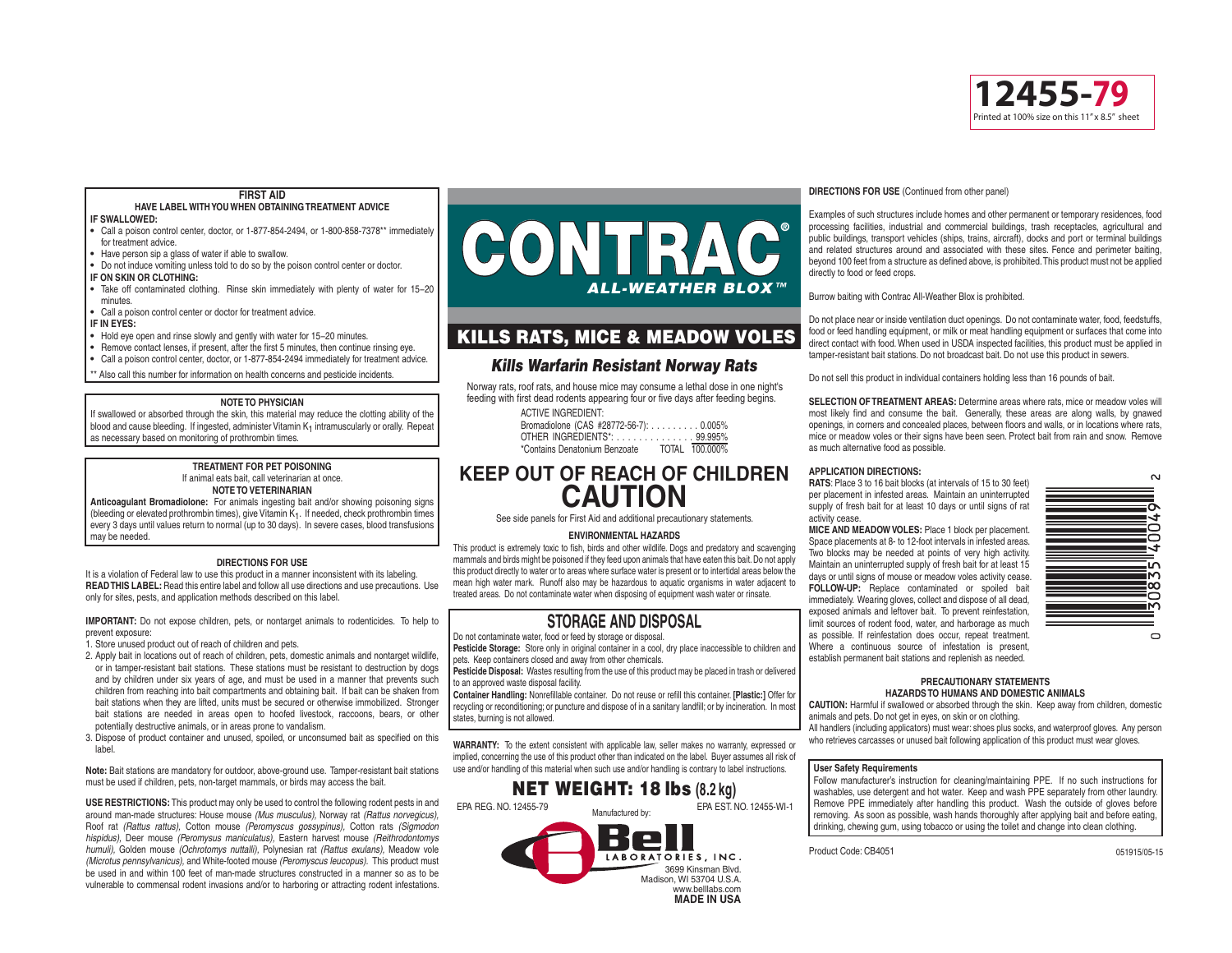